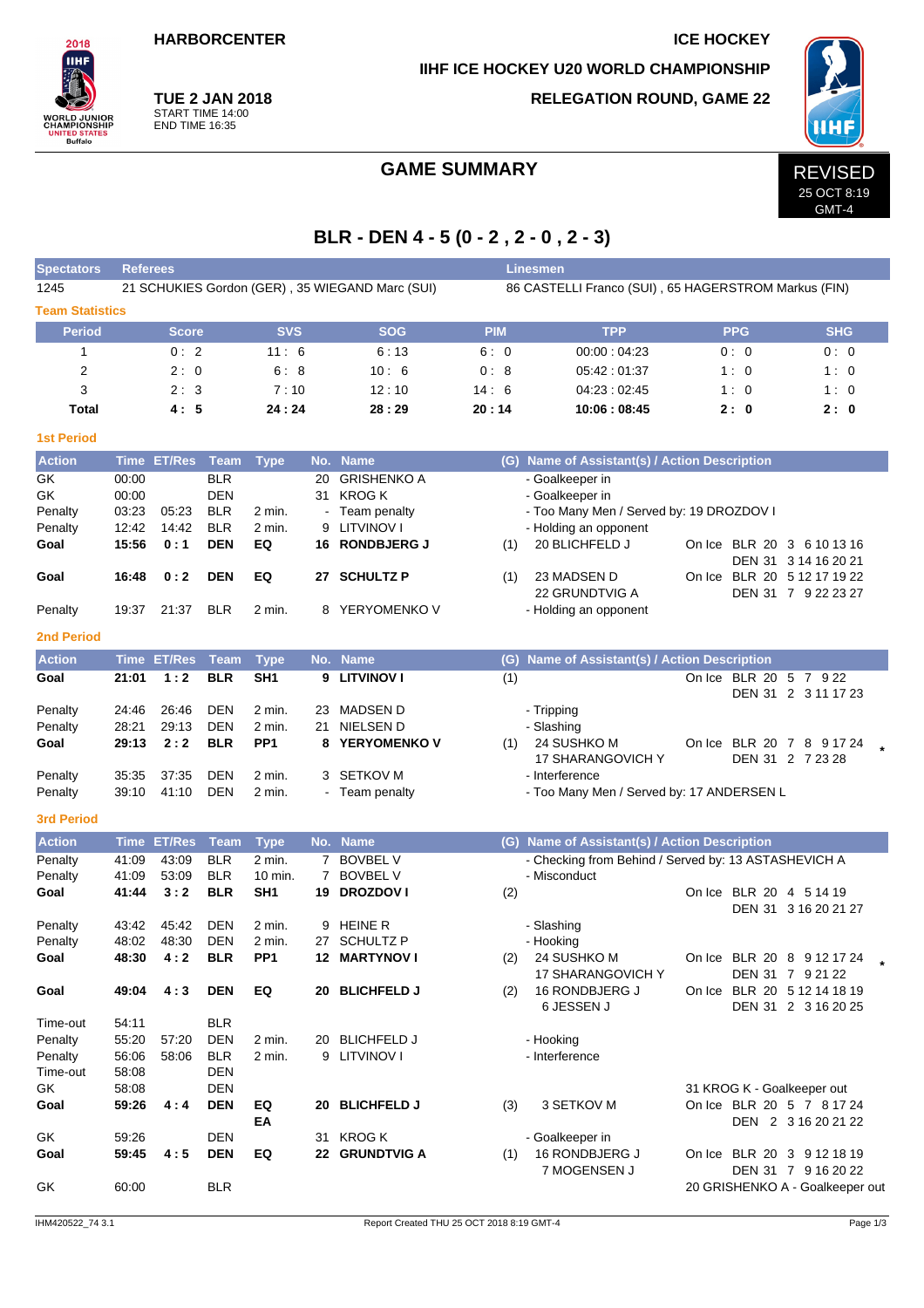## **HARBORCENTER ICE HOCKEY**

### **IIHF ICE HOCKEY U20 WORLD CHAMPIONSHIP**



# **TUE 2 JAN 2018**

START TIME 14:00 END TIME 16:35

### **RELEGATION ROUND, GAME 22**



| <b>Action</b>             | Time ET/Res Team Type No. Name |     |  | (G) Name of Assistant(s) / Action Description |
|---------------------------|--------------------------------|-----|--|-----------------------------------------------|
| GK                        | 60:00                          | DEN |  | 31 KROG K - Goalkeeper out                    |
| <b>Goalkeeper Records</b> |                                |     |  |                                               |

# **Team : BLR - Belarus Team : DEN - Denmark**

| No. Name            | <b>SOG</b> | <b>SVS</b> | <b>MIP</b> | No. Name         | SOG | <b>SVS</b> | <b>MIP</b> |
|---------------------|------------|------------|------------|------------------|-----|------------|------------|
| 20 GRISHENKO Andrei | 29         | 24         | 60:00      | 31 KROG Kasper   | 28  | 24         | 58:42      |
| RODIK Dmitri        |            |            |            | 30 SOEGAARD Mads |     |            |            |

### **Game Statistics**

|              |       | Team: BLR (red)             |          |                |                |          |          |                |                   |            |          |                |          |                      |       |                |   |             |                    |    |      |
|--------------|-------|-----------------------------|----------|----------------|----------------|----------|----------|----------------|-------------------|------------|----------|----------------|----------|----------------------|-------|----------------|---|-------------|--------------------|----|------|
|              |       | Head Coach: FAIKOV Yuri     |          |                |                |          |          |                |                   |            |          |                |          | <b>Shots on Goal</b> |       |                |   | Time on Ice |                    |    |      |
|              |       | No. Pos. Name               | G.       | A              | P              |          |          |                | PIM FO+ FO- FO+/- | FO%        |          | $\overline{2}$ |          | 3 OT TS              | $+/-$ | $\overline{2}$ | 3 | <b>OT</b>   | <b>TOT SHF AVG</b> |    |      |
|              | 5 D   | <b>DERYABIN Dmitri</b>      | 0        | 0              | 0              | 0        | 0        | 0              | 0                 | 0.00       | 0        | 0              | $\Omega$ | 0                    | $-1$  | 6:19 7:14 4:46 |   |             | 18:19              | 27 | 0:40 |
|              | 7 F   | <b>BOVBEL Viktor</b>        | 0        | 0              | 0              | 12       | 3        | 3              | 0                 | 50.00      | 1        | 1              | 0        | 2                    | 0     | 5:30 7:43 3:12 |   |             | 16:25              | 24 | 0:41 |
|              | 8 D   | YERYOMENKO Vladislav (BP)   | 1        | 0              | 1              | 2        | 0        | 0              | 0                 | 0.00       | 0        | 1              | 1        | 2                    | -1    | 8:11 6:38 9:56 |   |             | 24:45              | 38 | 0:39 |
| 17 F         |       | SHARANGOVICH Yegor +A       | 0        | 2              | 2              | 0        | 16       | 8              | 8                 | 66.67      | $\Omega$ | 3              | 2        | 5                    | $-2$  | 7:07 9:40 9:36 |   |             | 26:23              | 37 | 0:42 |
| 24 F         |       | SUSHKO Maxim +C             | $\Omega$ | $\overline{2}$ | $\overline{2}$ | 0        | 1        | $\Omega$       | 1                 | 100.00     | 0        | 0              | 4        | 4                    | $-1$  | 7:34 8:3710:44 |   |             | 26:55              | 37 | 0:43 |
|              | 3 D   | <b>GOSTEV Andrei</b>        | 0        | 0              | 0              | 0        | 0        | 0              | 0                 | 0.00       | 0        |                | 1        | 2                    | $-2$  | 6:22 5:54 6:08 |   |             | 18:24              | 25 | 0:44 |
|              | 4 D   | SOKOLOVSKI Vladislav        | 0        | 0              | 0              | 0        | 0        | 0              | $\Omega$          | 0.00       | $\Omega$ | 0              | $\Omega$ | 0                    | $+1$  | 4:37 2:40 2:43 |   |             | 10:00              | 18 | 0:33 |
| 12 F         |       | MARTYNOV Igor               |          | 0              | 1              | $\Omega$ | 1        | 4              | -3                | 20.00      | 0        | 0              | 1        | 1                    | -3    | 4:33 3:52 5:34 |   |             | 13:59              | 27 | 0:31 |
| 14 F         |       | <b>PISHUK Sergei</b>        | 0        | 0              | 0              | 0        | 6        | 8              | $-2$              | 42.86      | 1        | 0              | 0        | 1                    | 0     | 4:03 3:58 4:17 |   |             | 12:18              | 21 | 0:35 |
| 19 F         |       | DROZDOV Ivan                | 1        | 0              | 1              | $\Omega$ | 0        | $\overline{2}$ | $-2$              | 0.00       | 3        | 1              | 1        | 5                    | $-2$  | 4:17 5:51 6:20 |   |             | 16:28              | 25 | 0:39 |
|              | 9 F   | LITVINOV IIya +A            |          | 0              | 1              | 4        | 6        | 5              |                   | 54.55      | 0        |                | 2        | 3                    | 0     | 5:21 6:43 8:04 |   |             | 20:08              | 31 | 0:38 |
| 11 F         |       | LUKASHEVICH Alexander       | 0        | 0              | 0              | 0        | 0        | 2              | $-2$              | 0.00       | 0        | 2              | 0        | 2                    | 0     | 4:30 3:14 3:02 |   |             | 10:46              | 15 | 0.43 |
| 18 D         |       | <b>BUROVTSEV Dmitri</b>     | 0        | 0              | 0              | 0        | 0        | 0              | $\Omega$          | 0.00       | 0        | 0              | $\Omega$ | 0                    | -2    | 5:44 2:32 4:25 |   |             | 12:41              | 19 | 0:40 |
| 21 F         |       | <b>MIKHALCHUK Vladislav</b> | 0        | 0              | 0              | 0        | 0        | $\Omega$       | $\Omega$          | 0.00       | 0        | 0              | 0        | 0                    | 0     | 4:52 3:42 3:39 |   |             | 12:13              | 17 | 0:43 |
| 22 D         |       | <b>GABRUS Vladislav</b>     | 0        | 0              | 0              | 0        | 0        | 0              | $\Omega$          | 0.00       | 1        | 0              | $\Omega$ | 1                    | 0     | 5:17 4:42 3:09 |   |             | 13:08              | 21 | 0:37 |
|              | 6 D   | <b>MARTYNYUK Vladislav</b>  | 0        | 0              | 0              | 0        | 0        | 0              | 0                 | 0.00       | 0        | 0              | 0        | 0                    | -1    | 3:18 6:05 4:02 |   |             | 13:25              | 16 | 0:50 |
| 10 F         |       | RYADCHENKO Vladislav        | 0        | 0              | 0              | 0        | 0        | 1              | -1                | 0.00       | 0        | 0              | $\Omega$ | 0                    | -1    | 1:34 1:32 0:00 |   |             | 3:06               | 7  | 0:26 |
| 13 F         |       | <b>ASTASHEVICH Arseni</b>   | 0        | 0              | 0              | $\Omega$ | $\Omega$ | 2              | $-2$              | 0.00       | 0        | 0              | $\Omega$ | 0                    | -1    | 2:31 0:27 0:10 |   |             | 3:08               | 7  | 0:26 |
| 16 F         |       | <b>GRINKEVICH Dmitri</b>    | 0        | 0              | 0              | $\Omega$ | 0        | $\Omega$       | 0                 | 0.00       | $\Omega$ | 0              | $\Omega$ | 0                    | -1    | 2:10 1:21 0:00 |   |             | 3:31               | 7  | 0:30 |
| 26 F         |       | <b>ANISIMOV Nazar</b>       | $\Omega$ | 0              | 0              | 0        | 0        | 0              | 0                 | 0.00       | 0        | 0              | $\Omega$ | 0                    | 0     | 0:00 2:36 3:59 |   |             | 6:35               | 8  | 0:49 |
|              | 1 GK  | <b>RODIK Dmitri</b>         | 0        | 0              | 0              | 0        |          |                |                   |            | 0        | 0              | 0        | 0                    |       |                |   |             |                    |    |      |
|              | 20 GK | <b>GRISHENKO Andrei</b>     | 0        | 0              | 0              | 0        |          |                |                   |            | 0        | $\Omega$       | $\Omega$ | 0                    |       |                |   |             |                    |    |      |
| <b>Total</b> |       |                             | 4        | 4              | 8              | 18       | 33       | 35             |                   | $-2$ 48.53 | 6        |                | 10 12    | 28                   |       |                |   |             |                    |    |      |

### **Team : DEN (white)**

| Head Coach: ELLER Olaf |                          |                |   |                |          |   |    |                   |          | <b>Shots on Goal</b> |    |         |   |       | Time on Ice |                |      |           |                |          |            |
|------------------------|--------------------------|----------------|---|----------------|----------|---|----|-------------------|----------|----------------------|----|---------|---|-------|-------------|----------------|------|-----------|----------------|----------|------------|
|                        | No. Pos. Name            | G.             | A | P              |          |   |    | PIM FO+ FO- FO+/- | FO%      |                      | Ø. | 3 OT TS |   | $+/-$ |             | $\overline{2}$ | 3    | <b>OT</b> | <b>TOT SHF</b> |          | <b>AVG</b> |
| 2 D                    | <b>LARSEN Oliver</b>     | 0              | 0 | 0              | 0        | 0 | 0  | 0                 | 0.00     | 0                    | 0  |         |   | $+1$  |             | 6:55 7:54 7:23 |      |           | 22:12          | 34       | 0:39       |
| 6 D                    | <b>JESSEN Jakob</b>      | 0              |   |                | 0        | 0 | 0  | 0                 | 0.00     | 0                    | 0  | 0       | 0 | 0     |             | 5:48 7:02 5:56 |      |           | 18:46          | 30       | 0:37       |
| 16 F                   | RONDBJERG Jonas (BP)     | 1              | 2 | 3              | $\Omega$ | 3 | 4  | -1                | 42.86    | 5                    | 0  |         | 6 | $+3$  |             | 8:46 7:59 8:49 |      |           | 25:34          | 38       | 0:40       |
| 20 F                   | BLICHFELD Joachim +A     | $\overline{2}$ | 1 | 3              | 2        | 8 | 15 | $-7$              | 34.78    | 4                    | 2  | 3       | 9 | $+3$  |             | 8:54 7:28 8:01 |      |           | 24:23          | 36       | 0:40       |
| 21 F                   | NIELSEN Daniel +A        | 0              | 0 | 0              | 2        |   | 0  |                   | 1 100.00 | 1                    | 0  | 0       |   | $+1$  |             | 7:02 6:55 5:42 |      |           | 19:39          | 30       | 0:39       |
| 7 D                    | <b>MOGENSEN Jeppe</b>    | 0              |   |                | 0        | 0 | 0  | 0                 | 0.00     | 0                    | 0  | 0       | 0 | $+2$  |             | 6:26 7:08 7:36 |      |           | 21:10          | 35       | 0:36       |
| 9 D                    | <b>HEINE Rasmus</b>      | 0              | 0 | 0              | 2        | 0 | 0  | 0                 | 0.00     | 0                    | 0  | 0       | 0 | $+2$  |             | 5:32 6:09      | 6:43 |           | 18:24          | 32       | 0:34       |
| 22 F                   | <b>GRUNDTVIG Andreas</b> |                | 1 | $\overline{2}$ | $\Omega$ | 3 | 0  |                   | 3 100.00 | 0                    | 0  |         |   | $+3$  |             | 5:45 5:23 7:18 |      |           | 18:26          | 33       | 0:33       |
| 23 F                   | <b>MADSEN David</b>      | 0              |   |                | 2        | 7 | 4  | 3                 | 63.64    | 0                    |    |         | 2 | 0     |             | 6:30 5:30 4:43 |      |           | 16:43          | 29       | 0:34       |
| 27 F                   | <b>SCHULTZ Phillip</b>   | 1              | 0 |                | 2        | 7 | 6  |                   | 53.85    | 2                    |    |         | 4 | 0     |             | 6:28 5:23 7:02 |      |           | 18:53          | 33       | 0:34       |
| 3 D                    | <b>SETKOV Malte</b>      | 0              |   |                | 2        | 0 | 0  | 0                 | 0.00     |                      | 0  |         | 2 | $+1$  |             | 6:56 6:03 5:58 |      |           | 18:57          | 28       | 0:40       |
| 11 F                   | AHLBERG Valdemar         | 0              | 0 | 0              | 0        | 3 | 3  |                   | 50.00    | 0                    | 0  | 0       | 0 | -1    |             | 5:22 3:52 4:20 |      |           | 13:34          | 22       | 0:37       |
| 14 D                   | <b>MORTENSEN Lasse</b>   | 0              | 0 | 0              | 0        | 0 | 0  | 0                 | 0.00     | 0                    | 0  | 0       | 0 | $+1$  |             | 4:15 4:09      | 3:56 |           | 12:20          | 21       | 0:35       |
| 17 F                   | <b>ANDERSEN Lucas</b>    | 0              | 0 | 0              | 0        | 2 | 0  |                   | 2 100.00 | 0                    | 2  | 0       | 2 | -1    |             | 4:56 3:40 3:41 |      |           | 12:17          | 20       | 0:36       |
| 25 F                   | <b>MOLGE Magnus</b>      | 0              | 0 | 0              | 0        | 0 | 0  | 0                 | 0.00     | 0                    | 0  |         |   | $+1$  |             | 3:13 4:31 5:16 |      |           | 13:00          | 20       | 0:39       |
| 4 D                    | <b>LARSEN Christian</b>  | 0              | 0 | 0              | 0        | 0 | 0  | $\Omega$          | 0.00     | 0                    | 0  | 0       | 0 | 0     |             | $0:00$ $0:00$  | 0:00 |           | 0:00           | $\Omega$ | 0:00       |
| 28 F                   | <b>GATH Christoffer</b>  | 0              | 0 | 0              | 0        |   |    | 0                 | 50.00    | 0                    | 0  | 0       | 0 | 0     |             | 4:13 2:56      | 0.41 |           | 7:50           | 14       | 0:33       |
| 30 GK                  | <b>SOEGAARD Mads</b>     | 0              | 0 | 0              | 0        |   |    |                   |          | 0                    | 0  | 0       | 0 |       |             |                |      |           |                |          |            |
| 31 GK                  | <b>KROG Kasper</b>       | 0              | 0 | 0              | 0        |   |    |                   |          | 0                    | 0  | 0       | 0 |       |             |                |      |           |                |          |            |